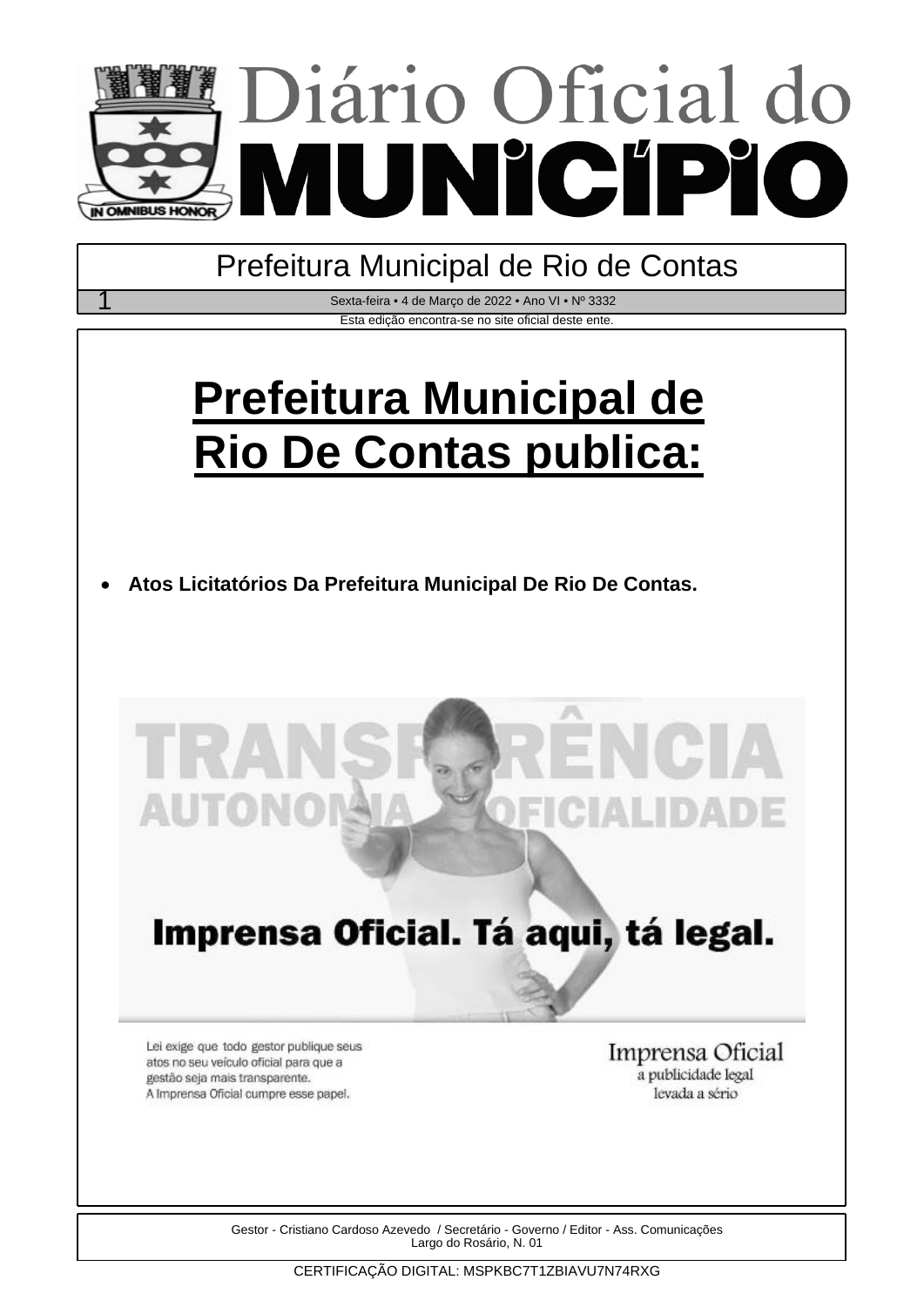# Licitacões

| ESTADO DA BAHIA<br>PREFEITURA MUNICIPAL DE RIO DE CONTAS<br>CNPJ: 14.263.859/0001-06<br>LARGO DO ROSARIO, Nº 01 - CENTRO<br>©ONTAS – ESTADO DA BAHIA<br><b>N OMNIBUS HONOR</b><br><b>ADJUDICAÇÃO</b><br>PREGÃO ELETRÔNICO Nº. 009/2022.<br>PROCESSO ADMINISTRATIVO Nº. 366/2022.<br>OBJETO: Aquisição de água mineral e refrigerante, para atender a demanda das Secretarias e Setores da Administração<br>O Pregoeiro Municipal de Rio de Contas - BA, após análise e julgamento da proposta de preço e documentações de<br>habilitação, em conformidade com a Lei Federal 10.520/02, com a aplicação subsidiária da Lei nº. 8.666/93, resolve<br>ADJUDICAR o processo licitatório em epigrafe, tendo como vencedora a empresa:<br>RAZÃO SOCIAL: DERIVALDO DOS SANTOS SILVA - ME<br>CNPJ: 10.713.035/0001-21<br>ENDEREÇO: Av. Presidente Vargas, Nº 1180A, Centro, Livramento de Nossa Senhora-Ba<br>CEP: 46.140-000<br><b>Propostas Finais:</b><br>VALOR DO ITEM 01: R\$ 549,00 (quinhentos e quarenta e nove reais).<br>VALOR DO ITEM 02: R\$ 450,00 (quatrocentos e cinquenta reais).<br>VALOR DO ITEM 03: R\$ 17.085,00 (dezessete mil, oitenta e cincoreais).<br>VALOR DO ITEM 04: R\$ 1.950,00 (hum mil, novecentos e cinquentareais).<br>VALOR DO ITEM 05: R\$ 950,00 (novecentos e cinquenta reais).<br>VALOR DO ITEM 06: R\$ 6.540,00 (seis mil, quinhentos e quarenta reais).<br>VALOR DO ITEM 07: R\$ 948,00 (novecentos e quarenta e oito reais).<br>VALOR TOTAL DOS ITENS (01,02,03,04,05,06 e 07): R\$28.472,00 (vinte e oito mil, quatrocentos e setenta e dois reais).<br>Rio de Contas/Bahia, 28 defevereiro de 2022.<br>Paulo Richardson Batista Santos<br>Pregoeiro Oficial<br>HOMOLOGAÇÃO<br>PREGÃO ELETRÔNICO Nº. 009/2022.<br>PROCESSO ADMINISTRATIVO Nº. 366/2022.<br>OBJETO: Aquisição de água mineral e refrigerante, para atender a demanda das Secretarias e Setores da Administração<br>Municipal.<br>O Prefeito Municipal, no uso de suas atribuições legais e de conformidade com a Lei Federal 10.520/02, com a aplicação<br>subsidiária da Lei nº. 8.666/93, RESOLVE homologar o Processo Licitatório em epigrafe, tendo como vencedora a empresa:<br><b>CONTRATANTE: Prefeitura Municipal de Rio de Contas - BA.</b><br><b>CONTRATADA: DERIVALDO DOS SANTOS SILVA - ME</b><br>CNPJ: 10.713.035/0001-21<br>ENDEREÇO: Av. Presidente Vargas, Nº 1180A, Centro, Livramento de Nossa Senhora-Ba<br>CEP: 46.140-000<br><b>Propostas Finais:</b><br>VALOR DO ITEM 01: R\$ 549,00 (quinhentos e quarenta e nove reais).<br>VALOR DO ITEM 02: R\$ 450,00 (quatrocentos e cinquenta reais).<br>VALOR DO ITEM 03: R\$ 17.085,00 (dezessete mil, oitenta e cinco reais).<br>VALOR DO ITEM 04: R\$ 1.950,00 (hum mil, novecentos e cinquentareais).<br>VALOR DO ITEM 05: R\$ 950,00 (novecentos e cinquenta reais).<br>VALOR DO ITEM 06: R\$ 6.540,00 (seis mil, quinhentos e quarenta reais).<br>VALOR DO ITEM 07: R\$ 948,00 (novecentos e quarenta e oito reais).<br>VALOR TOTAL DOS ITENS (01, 02, 03, 04, 05, 06 e 07): R\$ 28.472,00 (vinte e oito mil, quatrocentos e setenta e dois reais).<br>Registre-se, cumpra-se, publique-se e lavre-se o Contrato.<br>Rio de Contas/Bahia, 28de janeiro de 2022.<br>Cristiano Cardoso de Azevedo<br>EXTRATO DE CONTRATO Nº 154/2022<br>PREGÃO ELETRÔNICO Nº. 009/2022.<br>PROCESSO ADMINISTRATIVO Nº. 366/2022<br>OBJETO: Aquisição de água mineral e refrigerante, para atender a demanda das Secretarias e Setores da Administração<br>Municipal.<br>Contratante: Prefeitura Municipal de Rio de Contas - BA.<br><b>CONTRATADA: DERIVALDO DOS SANTOS SILVA - ME</b><br>CNPJ: 10.713.035/0001-21<br>ENDEREÇO: Av. Presidente Vargas, Nº 1180A, Centro, Livramento de Nossa Senhora-Ba<br>CEP: 46.140-000<br>Valor do Contrato: R\$ 28.472,00 (vinte e oito mil, quatrocentos e setenta e dois reais).<br>Data da Assinatura: 28/02/2022.<br>Validade: 31/12/2022. |            |  |
|-----------------------------------------------------------------------------------------------------------------------------------------------------------------------------------------------------------------------------------------------------------------------------------------------------------------------------------------------------------------------------------------------------------------------------------------------------------------------------------------------------------------------------------------------------------------------------------------------------------------------------------------------------------------------------------------------------------------------------------------------------------------------------------------------------------------------------------------------------------------------------------------------------------------------------------------------------------------------------------------------------------------------------------------------------------------------------------------------------------------------------------------------------------------------------------------------------------------------------------------------------------------------------------------------------------------------------------------------------------------------------------------------------------------------------------------------------------------------------------------------------------------------------------------------------------------------------------------------------------------------------------------------------------------------------------------------------------------------------------------------------------------------------------------------------------------------------------------------------------------------------------------------------------------------------------------------------------------------------------------------------------------------------------------------------------------------------------------------------------------------------------------------------------------------------------------------------------------------------------------------------------------------------------------------------------------------------------------------------------------------------------------------------------------------------------------------------------------------------------------------------------------------------------------------------------------------------------------------------------------------------------------------------------------------------------------------------------------------------------------------------------------------------------------------------------------------------------------------------------------------------------------------------------------------------------------------------------------------------------------------------------------------------------------------------------------------------------------------------------------------------------------------------------------------------------------------------------------------------------------------------------------------------------------------------------------------------------------------------------------------------------------------------------------------------------------------------------------------------------------------------------------------------------------------------------------------------------------------------------------------------------------------------------------------------------------------------------------------------------------------------------------------------------------------------------------------------------------------------------------------------------------------------------------------------------------|------------|--|
|                                                                                                                                                                                                                                                                                                                                                                                                                                                                                                                                                                                                                                                                                                                                                                                                                                                                                                                                                                                                                                                                                                                                                                                                                                                                                                                                                                                                                                                                                                                                                                                                                                                                                                                                                                                                                                                                                                                                                                                                                                                                                                                                                                                                                                                                                                                                                                                                                                                                                                                                                                                                                                                                                                                                                                                                                                                                                                                                                                                                                                                                                                                                                                                                                                                                                                                                                                                                                                                                                                                                                                                                                                                                                                                                                                                                                                                                                                                                         |            |  |
|                                                                                                                                                                                                                                                                                                                                                                                                                                                                                                                                                                                                                                                                                                                                                                                                                                                                                                                                                                                                                                                                                                                                                                                                                                                                                                                                                                                                                                                                                                                                                                                                                                                                                                                                                                                                                                                                                                                                                                                                                                                                                                                                                                                                                                                                                                                                                                                                                                                                                                                                                                                                                                                                                                                                                                                                                                                                                                                                                                                                                                                                                                                                                                                                                                                                                                                                                                                                                                                                                                                                                                                                                                                                                                                                                                                                                                                                                                                                         |            |  |
|                                                                                                                                                                                                                                                                                                                                                                                                                                                                                                                                                                                                                                                                                                                                                                                                                                                                                                                                                                                                                                                                                                                                                                                                                                                                                                                                                                                                                                                                                                                                                                                                                                                                                                                                                                                                                                                                                                                                                                                                                                                                                                                                                                                                                                                                                                                                                                                                                                                                                                                                                                                                                                                                                                                                                                                                                                                                                                                                                                                                                                                                                                                                                                                                                                                                                                                                                                                                                                                                                                                                                                                                                                                                                                                                                                                                                                                                                                                                         |            |  |
|                                                                                                                                                                                                                                                                                                                                                                                                                                                                                                                                                                                                                                                                                                                                                                                                                                                                                                                                                                                                                                                                                                                                                                                                                                                                                                                                                                                                                                                                                                                                                                                                                                                                                                                                                                                                                                                                                                                                                                                                                                                                                                                                                                                                                                                                                                                                                                                                                                                                                                                                                                                                                                                                                                                                                                                                                                                                                                                                                                                                                                                                                                                                                                                                                                                                                                                                                                                                                                                                                                                                                                                                                                                                                                                                                                                                                                                                                                                                         |            |  |
|                                                                                                                                                                                                                                                                                                                                                                                                                                                                                                                                                                                                                                                                                                                                                                                                                                                                                                                                                                                                                                                                                                                                                                                                                                                                                                                                                                                                                                                                                                                                                                                                                                                                                                                                                                                                                                                                                                                                                                                                                                                                                                                                                                                                                                                                                                                                                                                                                                                                                                                                                                                                                                                                                                                                                                                                                                                                                                                                                                                                                                                                                                                                                                                                                                                                                                                                                                                                                                                                                                                                                                                                                                                                                                                                                                                                                                                                                                                                         |            |  |
|                                                                                                                                                                                                                                                                                                                                                                                                                                                                                                                                                                                                                                                                                                                                                                                                                                                                                                                                                                                                                                                                                                                                                                                                                                                                                                                                                                                                                                                                                                                                                                                                                                                                                                                                                                                                                                                                                                                                                                                                                                                                                                                                                                                                                                                                                                                                                                                                                                                                                                                                                                                                                                                                                                                                                                                                                                                                                                                                                                                                                                                                                                                                                                                                                                                                                                                                                                                                                                                                                                                                                                                                                                                                                                                                                                                                                                                                                                                                         |            |  |
|                                                                                                                                                                                                                                                                                                                                                                                                                                                                                                                                                                                                                                                                                                                                                                                                                                                                                                                                                                                                                                                                                                                                                                                                                                                                                                                                                                                                                                                                                                                                                                                                                                                                                                                                                                                                                                                                                                                                                                                                                                                                                                                                                                                                                                                                                                                                                                                                                                                                                                                                                                                                                                                                                                                                                                                                                                                                                                                                                                                                                                                                                                                                                                                                                                                                                                                                                                                                                                                                                                                                                                                                                                                                                                                                                                                                                                                                                                                                         |            |  |
|                                                                                                                                                                                                                                                                                                                                                                                                                                                                                                                                                                                                                                                                                                                                                                                                                                                                                                                                                                                                                                                                                                                                                                                                                                                                                                                                                                                                                                                                                                                                                                                                                                                                                                                                                                                                                                                                                                                                                                                                                                                                                                                                                                                                                                                                                                                                                                                                                                                                                                                                                                                                                                                                                                                                                                                                                                                                                                                                                                                                                                                                                                                                                                                                                                                                                                                                                                                                                                                                                                                                                                                                                                                                                                                                                                                                                                                                                                                                         |            |  |
|                                                                                                                                                                                                                                                                                                                                                                                                                                                                                                                                                                                                                                                                                                                                                                                                                                                                                                                                                                                                                                                                                                                                                                                                                                                                                                                                                                                                                                                                                                                                                                                                                                                                                                                                                                                                                                                                                                                                                                                                                                                                                                                                                                                                                                                                                                                                                                                                                                                                                                                                                                                                                                                                                                                                                                                                                                                                                                                                                                                                                                                                                                                                                                                                                                                                                                                                                                                                                                                                                                                                                                                                                                                                                                                                                                                                                                                                                                                                         |            |  |
|                                                                                                                                                                                                                                                                                                                                                                                                                                                                                                                                                                                                                                                                                                                                                                                                                                                                                                                                                                                                                                                                                                                                                                                                                                                                                                                                                                                                                                                                                                                                                                                                                                                                                                                                                                                                                                                                                                                                                                                                                                                                                                                                                                                                                                                                                                                                                                                                                                                                                                                                                                                                                                                                                                                                                                                                                                                                                                                                                                                                                                                                                                                                                                                                                                                                                                                                                                                                                                                                                                                                                                                                                                                                                                                                                                                                                                                                                                                                         | Municipal. |  |
|                                                                                                                                                                                                                                                                                                                                                                                                                                                                                                                                                                                                                                                                                                                                                                                                                                                                                                                                                                                                                                                                                                                                                                                                                                                                                                                                                                                                                                                                                                                                                                                                                                                                                                                                                                                                                                                                                                                                                                                                                                                                                                                                                                                                                                                                                                                                                                                                                                                                                                                                                                                                                                                                                                                                                                                                                                                                                                                                                                                                                                                                                                                                                                                                                                                                                                                                                                                                                                                                                                                                                                                                                                                                                                                                                                                                                                                                                                                                         |            |  |
|                                                                                                                                                                                                                                                                                                                                                                                                                                                                                                                                                                                                                                                                                                                                                                                                                                                                                                                                                                                                                                                                                                                                                                                                                                                                                                                                                                                                                                                                                                                                                                                                                                                                                                                                                                                                                                                                                                                                                                                                                                                                                                                                                                                                                                                                                                                                                                                                                                                                                                                                                                                                                                                                                                                                                                                                                                                                                                                                                                                                                                                                                                                                                                                                                                                                                                                                                                                                                                                                                                                                                                                                                                                                                                                                                                                                                                                                                                                                         |            |  |
|                                                                                                                                                                                                                                                                                                                                                                                                                                                                                                                                                                                                                                                                                                                                                                                                                                                                                                                                                                                                                                                                                                                                                                                                                                                                                                                                                                                                                                                                                                                                                                                                                                                                                                                                                                                                                                                                                                                                                                                                                                                                                                                                                                                                                                                                                                                                                                                                                                                                                                                                                                                                                                                                                                                                                                                                                                                                                                                                                                                                                                                                                                                                                                                                                                                                                                                                                                                                                                                                                                                                                                                                                                                                                                                                                                                                                                                                                                                                         |            |  |
|                                                                                                                                                                                                                                                                                                                                                                                                                                                                                                                                                                                                                                                                                                                                                                                                                                                                                                                                                                                                                                                                                                                                                                                                                                                                                                                                                                                                                                                                                                                                                                                                                                                                                                                                                                                                                                                                                                                                                                                                                                                                                                                                                                                                                                                                                                                                                                                                                                                                                                                                                                                                                                                                                                                                                                                                                                                                                                                                                                                                                                                                                                                                                                                                                                                                                                                                                                                                                                                                                                                                                                                                                                                                                                                                                                                                                                                                                                                                         |            |  |
|                                                                                                                                                                                                                                                                                                                                                                                                                                                                                                                                                                                                                                                                                                                                                                                                                                                                                                                                                                                                                                                                                                                                                                                                                                                                                                                                                                                                                                                                                                                                                                                                                                                                                                                                                                                                                                                                                                                                                                                                                                                                                                                                                                                                                                                                                                                                                                                                                                                                                                                                                                                                                                                                                                                                                                                                                                                                                                                                                                                                                                                                                                                                                                                                                                                                                                                                                                                                                                                                                                                                                                                                                                                                                                                                                                                                                                                                                                                                         |            |  |
|                                                                                                                                                                                                                                                                                                                                                                                                                                                                                                                                                                                                                                                                                                                                                                                                                                                                                                                                                                                                                                                                                                                                                                                                                                                                                                                                                                                                                                                                                                                                                                                                                                                                                                                                                                                                                                                                                                                                                                                                                                                                                                                                                                                                                                                                                                                                                                                                                                                                                                                                                                                                                                                                                                                                                                                                                                                                                                                                                                                                                                                                                                                                                                                                                                                                                                                                                                                                                                                                                                                                                                                                                                                                                                                                                                                                                                                                                                                                         |            |  |
|                                                                                                                                                                                                                                                                                                                                                                                                                                                                                                                                                                                                                                                                                                                                                                                                                                                                                                                                                                                                                                                                                                                                                                                                                                                                                                                                                                                                                                                                                                                                                                                                                                                                                                                                                                                                                                                                                                                                                                                                                                                                                                                                                                                                                                                                                                                                                                                                                                                                                                                                                                                                                                                                                                                                                                                                                                                                                                                                                                                                                                                                                                                                                                                                                                                                                                                                                                                                                                                                                                                                                                                                                                                                                                                                                                                                                                                                                                                                         |            |  |
|                                                                                                                                                                                                                                                                                                                                                                                                                                                                                                                                                                                                                                                                                                                                                                                                                                                                                                                                                                                                                                                                                                                                                                                                                                                                                                                                                                                                                                                                                                                                                                                                                                                                                                                                                                                                                                                                                                                                                                                                                                                                                                                                                                                                                                                                                                                                                                                                                                                                                                                                                                                                                                                                                                                                                                                                                                                                                                                                                                                                                                                                                                                                                                                                                                                                                                                                                                                                                                                                                                                                                                                                                                                                                                                                                                                                                                                                                                                                         |            |  |
|                                                                                                                                                                                                                                                                                                                                                                                                                                                                                                                                                                                                                                                                                                                                                                                                                                                                                                                                                                                                                                                                                                                                                                                                                                                                                                                                                                                                                                                                                                                                                                                                                                                                                                                                                                                                                                                                                                                                                                                                                                                                                                                                                                                                                                                                                                                                                                                                                                                                                                                                                                                                                                                                                                                                                                                                                                                                                                                                                                                                                                                                                                                                                                                                                                                                                                                                                                                                                                                                                                                                                                                                                                                                                                                                                                                                                                                                                                                                         |            |  |
|                                                                                                                                                                                                                                                                                                                                                                                                                                                                                                                                                                                                                                                                                                                                                                                                                                                                                                                                                                                                                                                                                                                                                                                                                                                                                                                                                                                                                                                                                                                                                                                                                                                                                                                                                                                                                                                                                                                                                                                                                                                                                                                                                                                                                                                                                                                                                                                                                                                                                                                                                                                                                                                                                                                                                                                                                                                                                                                                                                                                                                                                                                                                                                                                                                                                                                                                                                                                                                                                                                                                                                                                                                                                                                                                                                                                                                                                                                                                         |            |  |
|                                                                                                                                                                                                                                                                                                                                                                                                                                                                                                                                                                                                                                                                                                                                                                                                                                                                                                                                                                                                                                                                                                                                                                                                                                                                                                                                                                                                                                                                                                                                                                                                                                                                                                                                                                                                                                                                                                                                                                                                                                                                                                                                                                                                                                                                                                                                                                                                                                                                                                                                                                                                                                                                                                                                                                                                                                                                                                                                                                                                                                                                                                                                                                                                                                                                                                                                                                                                                                                                                                                                                                                                                                                                                                                                                                                                                                                                                                                                         |            |  |
|                                                                                                                                                                                                                                                                                                                                                                                                                                                                                                                                                                                                                                                                                                                                                                                                                                                                                                                                                                                                                                                                                                                                                                                                                                                                                                                                                                                                                                                                                                                                                                                                                                                                                                                                                                                                                                                                                                                                                                                                                                                                                                                                                                                                                                                                                                                                                                                                                                                                                                                                                                                                                                                                                                                                                                                                                                                                                                                                                                                                                                                                                                                                                                                                                                                                                                                                                                                                                                                                                                                                                                                                                                                                                                                                                                                                                                                                                                                                         |            |  |
|                                                                                                                                                                                                                                                                                                                                                                                                                                                                                                                                                                                                                                                                                                                                                                                                                                                                                                                                                                                                                                                                                                                                                                                                                                                                                                                                                                                                                                                                                                                                                                                                                                                                                                                                                                                                                                                                                                                                                                                                                                                                                                                                                                                                                                                                                                                                                                                                                                                                                                                                                                                                                                                                                                                                                                                                                                                                                                                                                                                                                                                                                                                                                                                                                                                                                                                                                                                                                                                                                                                                                                                                                                                                                                                                                                                                                                                                                                                                         |            |  |
|                                                                                                                                                                                                                                                                                                                                                                                                                                                                                                                                                                                                                                                                                                                                                                                                                                                                                                                                                                                                                                                                                                                                                                                                                                                                                                                                                                                                                                                                                                                                                                                                                                                                                                                                                                                                                                                                                                                                                                                                                                                                                                                                                                                                                                                                                                                                                                                                                                                                                                                                                                                                                                                                                                                                                                                                                                                                                                                                                                                                                                                                                                                                                                                                                                                                                                                                                                                                                                                                                                                                                                                                                                                                                                                                                                                                                                                                                                                                         |            |  |
|                                                                                                                                                                                                                                                                                                                                                                                                                                                                                                                                                                                                                                                                                                                                                                                                                                                                                                                                                                                                                                                                                                                                                                                                                                                                                                                                                                                                                                                                                                                                                                                                                                                                                                                                                                                                                                                                                                                                                                                                                                                                                                                                                                                                                                                                                                                                                                                                                                                                                                                                                                                                                                                                                                                                                                                                                                                                                                                                                                                                                                                                                                                                                                                                                                                                                                                                                                                                                                                                                                                                                                                                                                                                                                                                                                                                                                                                                                                                         |            |  |
|                                                                                                                                                                                                                                                                                                                                                                                                                                                                                                                                                                                                                                                                                                                                                                                                                                                                                                                                                                                                                                                                                                                                                                                                                                                                                                                                                                                                                                                                                                                                                                                                                                                                                                                                                                                                                                                                                                                                                                                                                                                                                                                                                                                                                                                                                                                                                                                                                                                                                                                                                                                                                                                                                                                                                                                                                                                                                                                                                                                                                                                                                                                                                                                                                                                                                                                                                                                                                                                                                                                                                                                                                                                                                                                                                                                                                                                                                                                                         |            |  |
|                                                                                                                                                                                                                                                                                                                                                                                                                                                                                                                                                                                                                                                                                                                                                                                                                                                                                                                                                                                                                                                                                                                                                                                                                                                                                                                                                                                                                                                                                                                                                                                                                                                                                                                                                                                                                                                                                                                                                                                                                                                                                                                                                                                                                                                                                                                                                                                                                                                                                                                                                                                                                                                                                                                                                                                                                                                                                                                                                                                                                                                                                                                                                                                                                                                                                                                                                                                                                                                                                                                                                                                                                                                                                                                                                                                                                                                                                                                                         |            |  |
|                                                                                                                                                                                                                                                                                                                                                                                                                                                                                                                                                                                                                                                                                                                                                                                                                                                                                                                                                                                                                                                                                                                                                                                                                                                                                                                                                                                                                                                                                                                                                                                                                                                                                                                                                                                                                                                                                                                                                                                                                                                                                                                                                                                                                                                                                                                                                                                                                                                                                                                                                                                                                                                                                                                                                                                                                                                                                                                                                                                                                                                                                                                                                                                                                                                                                                                                                                                                                                                                                                                                                                                                                                                                                                                                                                                                                                                                                                                                         |            |  |
|                                                                                                                                                                                                                                                                                                                                                                                                                                                                                                                                                                                                                                                                                                                                                                                                                                                                                                                                                                                                                                                                                                                                                                                                                                                                                                                                                                                                                                                                                                                                                                                                                                                                                                                                                                                                                                                                                                                                                                                                                                                                                                                                                                                                                                                                                                                                                                                                                                                                                                                                                                                                                                                                                                                                                                                                                                                                                                                                                                                                                                                                                                                                                                                                                                                                                                                                                                                                                                                                                                                                                                                                                                                                                                                                                                                                                                                                                                                                         |            |  |
|                                                                                                                                                                                                                                                                                                                                                                                                                                                                                                                                                                                                                                                                                                                                                                                                                                                                                                                                                                                                                                                                                                                                                                                                                                                                                                                                                                                                                                                                                                                                                                                                                                                                                                                                                                                                                                                                                                                                                                                                                                                                                                                                                                                                                                                                                                                                                                                                                                                                                                                                                                                                                                                                                                                                                                                                                                                                                                                                                                                                                                                                                                                                                                                                                                                                                                                                                                                                                                                                                                                                                                                                                                                                                                                                                                                                                                                                                                                                         |            |  |
|                                                                                                                                                                                                                                                                                                                                                                                                                                                                                                                                                                                                                                                                                                                                                                                                                                                                                                                                                                                                                                                                                                                                                                                                                                                                                                                                                                                                                                                                                                                                                                                                                                                                                                                                                                                                                                                                                                                                                                                                                                                                                                                                                                                                                                                                                                                                                                                                                                                                                                                                                                                                                                                                                                                                                                                                                                                                                                                                                                                                                                                                                                                                                                                                                                                                                                                                                                                                                                                                                                                                                                                                                                                                                                                                                                                                                                                                                                                                         |            |  |
|                                                                                                                                                                                                                                                                                                                                                                                                                                                                                                                                                                                                                                                                                                                                                                                                                                                                                                                                                                                                                                                                                                                                                                                                                                                                                                                                                                                                                                                                                                                                                                                                                                                                                                                                                                                                                                                                                                                                                                                                                                                                                                                                                                                                                                                                                                                                                                                                                                                                                                                                                                                                                                                                                                                                                                                                                                                                                                                                                                                                                                                                                                                                                                                                                                                                                                                                                                                                                                                                                                                                                                                                                                                                                                                                                                                                                                                                                                                                         |            |  |
|                                                                                                                                                                                                                                                                                                                                                                                                                                                                                                                                                                                                                                                                                                                                                                                                                                                                                                                                                                                                                                                                                                                                                                                                                                                                                                                                                                                                                                                                                                                                                                                                                                                                                                                                                                                                                                                                                                                                                                                                                                                                                                                                                                                                                                                                                                                                                                                                                                                                                                                                                                                                                                                                                                                                                                                                                                                                                                                                                                                                                                                                                                                                                                                                                                                                                                                                                                                                                                                                                                                                                                                                                                                                                                                                                                                                                                                                                                                                         |            |  |
|                                                                                                                                                                                                                                                                                                                                                                                                                                                                                                                                                                                                                                                                                                                                                                                                                                                                                                                                                                                                                                                                                                                                                                                                                                                                                                                                                                                                                                                                                                                                                                                                                                                                                                                                                                                                                                                                                                                                                                                                                                                                                                                                                                                                                                                                                                                                                                                                                                                                                                                                                                                                                                                                                                                                                                                                                                                                                                                                                                                                                                                                                                                                                                                                                                                                                                                                                                                                                                                                                                                                                                                                                                                                                                                                                                                                                                                                                                                                         |            |  |
|                                                                                                                                                                                                                                                                                                                                                                                                                                                                                                                                                                                                                                                                                                                                                                                                                                                                                                                                                                                                                                                                                                                                                                                                                                                                                                                                                                                                                                                                                                                                                                                                                                                                                                                                                                                                                                                                                                                                                                                                                                                                                                                                                                                                                                                                                                                                                                                                                                                                                                                                                                                                                                                                                                                                                                                                                                                                                                                                                                                                                                                                                                                                                                                                                                                                                                                                                                                                                                                                                                                                                                                                                                                                                                                                                                                                                                                                                                                                         |            |  |
|                                                                                                                                                                                                                                                                                                                                                                                                                                                                                                                                                                                                                                                                                                                                                                                                                                                                                                                                                                                                                                                                                                                                                                                                                                                                                                                                                                                                                                                                                                                                                                                                                                                                                                                                                                                                                                                                                                                                                                                                                                                                                                                                                                                                                                                                                                                                                                                                                                                                                                                                                                                                                                                                                                                                                                                                                                                                                                                                                                                                                                                                                                                                                                                                                                                                                                                                                                                                                                                                                                                                                                                                                                                                                                                                                                                                                                                                                                                                         |            |  |
|                                                                                                                                                                                                                                                                                                                                                                                                                                                                                                                                                                                                                                                                                                                                                                                                                                                                                                                                                                                                                                                                                                                                                                                                                                                                                                                                                                                                                                                                                                                                                                                                                                                                                                                                                                                                                                                                                                                                                                                                                                                                                                                                                                                                                                                                                                                                                                                                                                                                                                                                                                                                                                                                                                                                                                                                                                                                                                                                                                                                                                                                                                                                                                                                                                                                                                                                                                                                                                                                                                                                                                                                                                                                                                                                                                                                                                                                                                                                         |            |  |
|                                                                                                                                                                                                                                                                                                                                                                                                                                                                                                                                                                                                                                                                                                                                                                                                                                                                                                                                                                                                                                                                                                                                                                                                                                                                                                                                                                                                                                                                                                                                                                                                                                                                                                                                                                                                                                                                                                                                                                                                                                                                                                                                                                                                                                                                                                                                                                                                                                                                                                                                                                                                                                                                                                                                                                                                                                                                                                                                                                                                                                                                                                                                                                                                                                                                                                                                                                                                                                                                                                                                                                                                                                                                                                                                                                                                                                                                                                                                         |            |  |
|                                                                                                                                                                                                                                                                                                                                                                                                                                                                                                                                                                                                                                                                                                                                                                                                                                                                                                                                                                                                                                                                                                                                                                                                                                                                                                                                                                                                                                                                                                                                                                                                                                                                                                                                                                                                                                                                                                                                                                                                                                                                                                                                                                                                                                                                                                                                                                                                                                                                                                                                                                                                                                                                                                                                                                                                                                                                                                                                                                                                                                                                                                                                                                                                                                                                                                                                                                                                                                                                                                                                                                                                                                                                                                                                                                                                                                                                                                                                         |            |  |
|                                                                                                                                                                                                                                                                                                                                                                                                                                                                                                                                                                                                                                                                                                                                                                                                                                                                                                                                                                                                                                                                                                                                                                                                                                                                                                                                                                                                                                                                                                                                                                                                                                                                                                                                                                                                                                                                                                                                                                                                                                                                                                                                                                                                                                                                                                                                                                                                                                                                                                                                                                                                                                                                                                                                                                                                                                                                                                                                                                                                                                                                                                                                                                                                                                                                                                                                                                                                                                                                                                                                                                                                                                                                                                                                                                                                                                                                                                                                         |            |  |
|                                                                                                                                                                                                                                                                                                                                                                                                                                                                                                                                                                                                                                                                                                                                                                                                                                                                                                                                                                                                                                                                                                                                                                                                                                                                                                                                                                                                                                                                                                                                                                                                                                                                                                                                                                                                                                                                                                                                                                                                                                                                                                                                                                                                                                                                                                                                                                                                                                                                                                                                                                                                                                                                                                                                                                                                                                                                                                                                                                                                                                                                                                                                                                                                                                                                                                                                                                                                                                                                                                                                                                                                                                                                                                                                                                                                                                                                                                                                         |            |  |
|                                                                                                                                                                                                                                                                                                                                                                                                                                                                                                                                                                                                                                                                                                                                                                                                                                                                                                                                                                                                                                                                                                                                                                                                                                                                                                                                                                                                                                                                                                                                                                                                                                                                                                                                                                                                                                                                                                                                                                                                                                                                                                                                                                                                                                                                                                                                                                                                                                                                                                                                                                                                                                                                                                                                                                                                                                                                                                                                                                                                                                                                                                                                                                                                                                                                                                                                                                                                                                                                                                                                                                                                                                                                                                                                                                                                                                                                                                                                         |            |  |
|                                                                                                                                                                                                                                                                                                                                                                                                                                                                                                                                                                                                                                                                                                                                                                                                                                                                                                                                                                                                                                                                                                                                                                                                                                                                                                                                                                                                                                                                                                                                                                                                                                                                                                                                                                                                                                                                                                                                                                                                                                                                                                                                                                                                                                                                                                                                                                                                                                                                                                                                                                                                                                                                                                                                                                                                                                                                                                                                                                                                                                                                                                                                                                                                                                                                                                                                                                                                                                                                                                                                                                                                                                                                                                                                                                                                                                                                                                                                         |            |  |
|                                                                                                                                                                                                                                                                                                                                                                                                                                                                                                                                                                                                                                                                                                                                                                                                                                                                                                                                                                                                                                                                                                                                                                                                                                                                                                                                                                                                                                                                                                                                                                                                                                                                                                                                                                                                                                                                                                                                                                                                                                                                                                                                                                                                                                                                                                                                                                                                                                                                                                                                                                                                                                                                                                                                                                                                                                                                                                                                                                                                                                                                                                                                                                                                                                                                                                                                                                                                                                                                                                                                                                                                                                                                                                                                                                                                                                                                                                                                         | Prefeito   |  |
|                                                                                                                                                                                                                                                                                                                                                                                                                                                                                                                                                                                                                                                                                                                                                                                                                                                                                                                                                                                                                                                                                                                                                                                                                                                                                                                                                                                                                                                                                                                                                                                                                                                                                                                                                                                                                                                                                                                                                                                                                                                                                                                                                                                                                                                                                                                                                                                                                                                                                                                                                                                                                                                                                                                                                                                                                                                                                                                                                                                                                                                                                                                                                                                                                                                                                                                                                                                                                                                                                                                                                                                                                                                                                                                                                                                                                                                                                                                                         |            |  |
|                                                                                                                                                                                                                                                                                                                                                                                                                                                                                                                                                                                                                                                                                                                                                                                                                                                                                                                                                                                                                                                                                                                                                                                                                                                                                                                                                                                                                                                                                                                                                                                                                                                                                                                                                                                                                                                                                                                                                                                                                                                                                                                                                                                                                                                                                                                                                                                                                                                                                                                                                                                                                                                                                                                                                                                                                                                                                                                                                                                                                                                                                                                                                                                                                                                                                                                                                                                                                                                                                                                                                                                                                                                                                                                                                                                                                                                                                                                                         |            |  |
|                                                                                                                                                                                                                                                                                                                                                                                                                                                                                                                                                                                                                                                                                                                                                                                                                                                                                                                                                                                                                                                                                                                                                                                                                                                                                                                                                                                                                                                                                                                                                                                                                                                                                                                                                                                                                                                                                                                                                                                                                                                                                                                                                                                                                                                                                                                                                                                                                                                                                                                                                                                                                                                                                                                                                                                                                                                                                                                                                                                                                                                                                                                                                                                                                                                                                                                                                                                                                                                                                                                                                                                                                                                                                                                                                                                                                                                                                                                                         |            |  |
|                                                                                                                                                                                                                                                                                                                                                                                                                                                                                                                                                                                                                                                                                                                                                                                                                                                                                                                                                                                                                                                                                                                                                                                                                                                                                                                                                                                                                                                                                                                                                                                                                                                                                                                                                                                                                                                                                                                                                                                                                                                                                                                                                                                                                                                                                                                                                                                                                                                                                                                                                                                                                                                                                                                                                                                                                                                                                                                                                                                                                                                                                                                                                                                                                                                                                                                                                                                                                                                                                                                                                                                                                                                                                                                                                                                                                                                                                                                                         |            |  |
|                                                                                                                                                                                                                                                                                                                                                                                                                                                                                                                                                                                                                                                                                                                                                                                                                                                                                                                                                                                                                                                                                                                                                                                                                                                                                                                                                                                                                                                                                                                                                                                                                                                                                                                                                                                                                                                                                                                                                                                                                                                                                                                                                                                                                                                                                                                                                                                                                                                                                                                                                                                                                                                                                                                                                                                                                                                                                                                                                                                                                                                                                                                                                                                                                                                                                                                                                                                                                                                                                                                                                                                                                                                                                                                                                                                                                                                                                                                                         |            |  |
|                                                                                                                                                                                                                                                                                                                                                                                                                                                                                                                                                                                                                                                                                                                                                                                                                                                                                                                                                                                                                                                                                                                                                                                                                                                                                                                                                                                                                                                                                                                                                                                                                                                                                                                                                                                                                                                                                                                                                                                                                                                                                                                                                                                                                                                                                                                                                                                                                                                                                                                                                                                                                                                                                                                                                                                                                                                                                                                                                                                                                                                                                                                                                                                                                                                                                                                                                                                                                                                                                                                                                                                                                                                                                                                                                                                                                                                                                                                                         |            |  |
|                                                                                                                                                                                                                                                                                                                                                                                                                                                                                                                                                                                                                                                                                                                                                                                                                                                                                                                                                                                                                                                                                                                                                                                                                                                                                                                                                                                                                                                                                                                                                                                                                                                                                                                                                                                                                                                                                                                                                                                                                                                                                                                                                                                                                                                                                                                                                                                                                                                                                                                                                                                                                                                                                                                                                                                                                                                                                                                                                                                                                                                                                                                                                                                                                                                                                                                                                                                                                                                                                                                                                                                                                                                                                                                                                                                                                                                                                                                                         |            |  |
|                                                                                                                                                                                                                                                                                                                                                                                                                                                                                                                                                                                                                                                                                                                                                                                                                                                                                                                                                                                                                                                                                                                                                                                                                                                                                                                                                                                                                                                                                                                                                                                                                                                                                                                                                                                                                                                                                                                                                                                                                                                                                                                                                                                                                                                                                                                                                                                                                                                                                                                                                                                                                                                                                                                                                                                                                                                                                                                                                                                                                                                                                                                                                                                                                                                                                                                                                                                                                                                                                                                                                                                                                                                                                                                                                                                                                                                                                                                                         |            |  |
|                                                                                                                                                                                                                                                                                                                                                                                                                                                                                                                                                                                                                                                                                                                                                                                                                                                                                                                                                                                                                                                                                                                                                                                                                                                                                                                                                                                                                                                                                                                                                                                                                                                                                                                                                                                                                                                                                                                                                                                                                                                                                                                                                                                                                                                                                                                                                                                                                                                                                                                                                                                                                                                                                                                                                                                                                                                                                                                                                                                                                                                                                                                                                                                                                                                                                                                                                                                                                                                                                                                                                                                                                                                                                                                                                                                                                                                                                                                                         |            |  |
|                                                                                                                                                                                                                                                                                                                                                                                                                                                                                                                                                                                                                                                                                                                                                                                                                                                                                                                                                                                                                                                                                                                                                                                                                                                                                                                                                                                                                                                                                                                                                                                                                                                                                                                                                                                                                                                                                                                                                                                                                                                                                                                                                                                                                                                                                                                                                                                                                                                                                                                                                                                                                                                                                                                                                                                                                                                                                                                                                                                                                                                                                                                                                                                                                                                                                                                                                                                                                                                                                                                                                                                                                                                                                                                                                                                                                                                                                                                                         |            |  |
|                                                                                                                                                                                                                                                                                                                                                                                                                                                                                                                                                                                                                                                                                                                                                                                                                                                                                                                                                                                                                                                                                                                                                                                                                                                                                                                                                                                                                                                                                                                                                                                                                                                                                                                                                                                                                                                                                                                                                                                                                                                                                                                                                                                                                                                                                                                                                                                                                                                                                                                                                                                                                                                                                                                                                                                                                                                                                                                                                                                                                                                                                                                                                                                                                                                                                                                                                                                                                                                                                                                                                                                                                                                                                                                                                                                                                                                                                                                                         |            |  |
|                                                                                                                                                                                                                                                                                                                                                                                                                                                                                                                                                                                                                                                                                                                                                                                                                                                                                                                                                                                                                                                                                                                                                                                                                                                                                                                                                                                                                                                                                                                                                                                                                                                                                                                                                                                                                                                                                                                                                                                                                                                                                                                                                                                                                                                                                                                                                                                                                                                                                                                                                                                                                                                                                                                                                                                                                                                                                                                                                                                                                                                                                                                                                                                                                                                                                                                                                                                                                                                                                                                                                                                                                                                                                                                                                                                                                                                                                                                                         |            |  |
|                                                                                                                                                                                                                                                                                                                                                                                                                                                                                                                                                                                                                                                                                                                                                                                                                                                                                                                                                                                                                                                                                                                                                                                                                                                                                                                                                                                                                                                                                                                                                                                                                                                                                                                                                                                                                                                                                                                                                                                                                                                                                                                                                                                                                                                                                                                                                                                                                                                                                                                                                                                                                                                                                                                                                                                                                                                                                                                                                                                                                                                                                                                                                                                                                                                                                                                                                                                                                                                                                                                                                                                                                                                                                                                                                                                                                                                                                                                                         |            |  |
|                                                                                                                                                                                                                                                                                                                                                                                                                                                                                                                                                                                                                                                                                                                                                                                                                                                                                                                                                                                                                                                                                                                                                                                                                                                                                                                                                                                                                                                                                                                                                                                                                                                                                                                                                                                                                                                                                                                                                                                                                                                                                                                                                                                                                                                                                                                                                                                                                                                                                                                                                                                                                                                                                                                                                                                                                                                                                                                                                                                                                                                                                                                                                                                                                                                                                                                                                                                                                                                                                                                                                                                                                                                                                                                                                                                                                                                                                                                                         |            |  |
|                                                                                                                                                                                                                                                                                                                                                                                                                                                                                                                                                                                                                                                                                                                                                                                                                                                                                                                                                                                                                                                                                                                                                                                                                                                                                                                                                                                                                                                                                                                                                                                                                                                                                                                                                                                                                                                                                                                                                                                                                                                                                                                                                                                                                                                                                                                                                                                                                                                                                                                                                                                                                                                                                                                                                                                                                                                                                                                                                                                                                                                                                                                                                                                                                                                                                                                                                                                                                                                                                                                                                                                                                                                                                                                                                                                                                                                                                                                                         |            |  |
|                                                                                                                                                                                                                                                                                                                                                                                                                                                                                                                                                                                                                                                                                                                                                                                                                                                                                                                                                                                                                                                                                                                                                                                                                                                                                                                                                                                                                                                                                                                                                                                                                                                                                                                                                                                                                                                                                                                                                                                                                                                                                                                                                                                                                                                                                                                                                                                                                                                                                                                                                                                                                                                                                                                                                                                                                                                                                                                                                                                                                                                                                                                                                                                                                                                                                                                                                                                                                                                                                                                                                                                                                                                                                                                                                                                                                                                                                                                                         |            |  |
|                                                                                                                                                                                                                                                                                                                                                                                                                                                                                                                                                                                                                                                                                                                                                                                                                                                                                                                                                                                                                                                                                                                                                                                                                                                                                                                                                                                                                                                                                                                                                                                                                                                                                                                                                                                                                                                                                                                                                                                                                                                                                                                                                                                                                                                                                                                                                                                                                                                                                                                                                                                                                                                                                                                                                                                                                                                                                                                                                                                                                                                                                                                                                                                                                                                                                                                                                                                                                                                                                                                                                                                                                                                                                                                                                                                                                                                                                                                                         |            |  |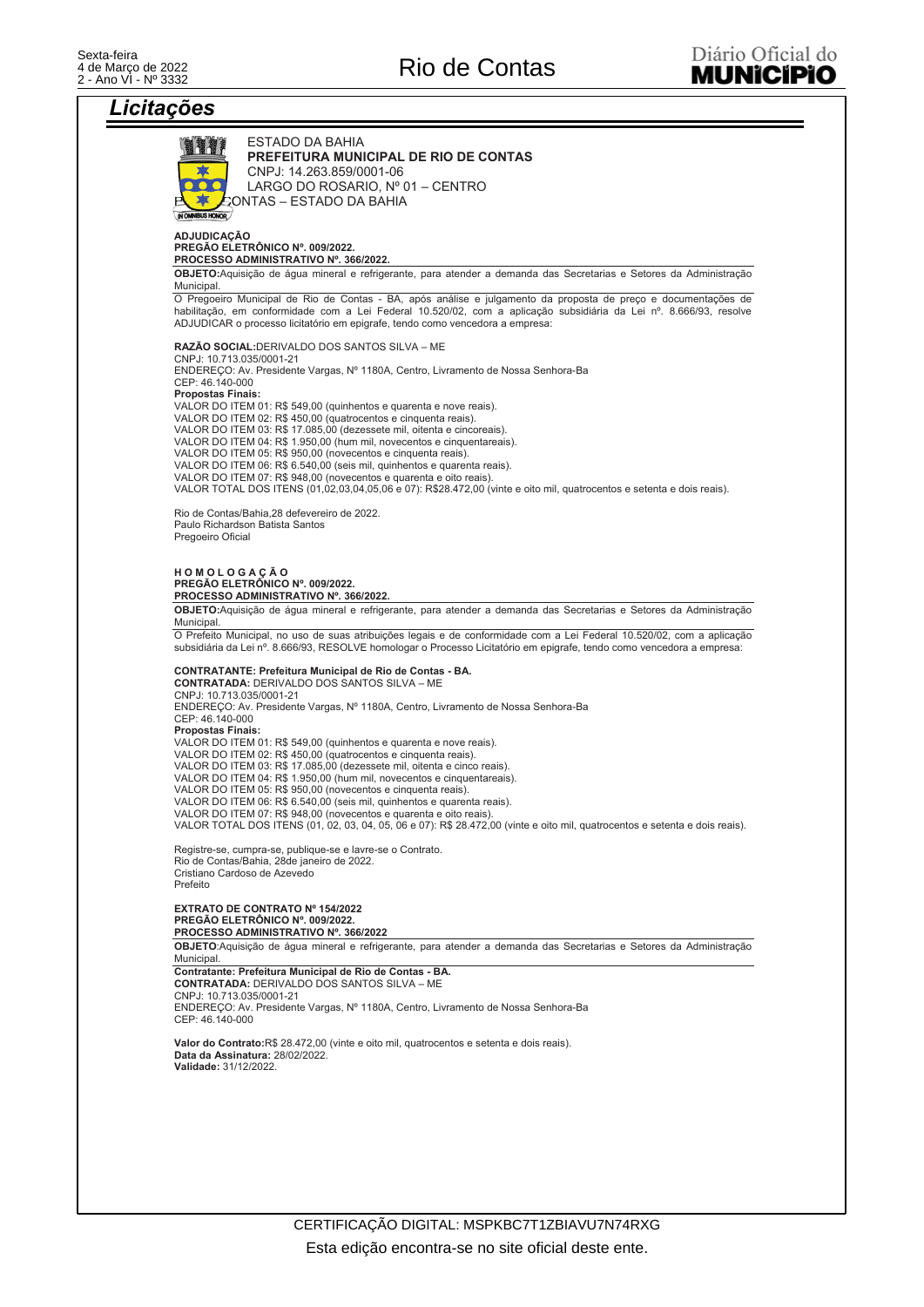## Diário Oficial do **MUNICIPIO**

# **Extratos de Contratos**



**ESTADO DA BAHIA** PREFEITURA MUNICIPAL DE RIO DE CONTAS CNPJ Nº: 14.263.859/0001-06 LARGO DO ROSARIO, Nº 01 - CENTRO ⊊ONTAS – ESTADO DA BAHIA

#### **EXTRATO DE CONTRATO Nº 125/2022** PREGÃO PRESENCIAL 001/2022. PROCESSO ADMINISTRATIVO 364/2022

OBJETO: Contratação de pessoa física ou jurídica para prestação de serviços de transporte escolar, utilizando veículos em bom estado de conservação, com itens de segurança exigidos pelo Código de Trânsito Nacional, destinado ao transporte dos alunos matriculados nas redes municipal e estadual de ensino do município de Rio de Contas - BA

Contratante: Prefeitura Municipal de Rio de Contas - BA. **CONTRATADA:**EUDAILTON LOPES NASCIMENTO 01194473555 CNPJ Nº: 33.914.761/0001-08

ENDEREÇO: Povoado do Bananal, 35-A, Rio de Contas - BA

Valor do Contrato:R\$ 80.606,00 (oitenta mil, seiscentos e seis reais). Data da Assinatura: 28/02/2022. Validade: 31/12/2022

#### EXTRATO DE CONTRATO Nº 126/2022 PREGÃO PRESENCIAL 001/2022. PROCESSO ADMINISTRATIVO 364/2022

OBJETO: Contratação de pessoa física ou jurídica para prestação de serviços de transporte escolar, utilizando veículos em bom estado de conservação, com itens de segurança exigidos pelo Código de Trânsito Nacional, destinado ao transporte dos alunos matriculados nas redes municipal e estadual de ensino do município de Rio de Contas - BA

Contratante: Prefeitura Municipal de Rio de Contas - BA. **CONTRATADA: ZELONDES SANTOS CORREIA 72667150597** CNPJ Nº: 33.930.202/0001-91 ENDEREÇO: Povoado de Várzea de Baixo, nº 87, Marcolino Moura, Rio de Contas - BA

Valor do Contrato: R\$ 157.444,00 (cento e cinquenta e sete mil, quatrocentos e quarenta e quatro reais). Data da Assinatura: 28/02/2022. Validade: 31/12/2022

#### EXTRATO DE CONTRATO Nº 127/2022 PREGÃO PRESENCIAL 001/2022 PROCESSO ADMINISTRATIVO 364/2022

OBJETO: Contratação de pessoa física ou jurídica para prestação de serviços de transporte escolar, utilizando veículos em bom estado de conservação, com itens de segurança exigidos pelo Código de Trânsito Nacional, destinado ao transporte dos alunos matriculados nas redes municipal e estadual de ensino do município de Rio de Contas - BA

Contratante: Prefeitura Municipal de Rio de Contas - BA. **CONTRATADA: HELIO SILVA TRINDADE 00285700570** CNPJ Nº: 44.619.446/0001-74 ENDEREÇO: Distrito Brumadinho, s/n, Zona Rural, Rio de Contas - Ba

Valor do Contrato: R\$ 63.382,00 (sessenta e três mil, trezentos e oitenta e dois reais). Data da Assinatura: 28/02/2022. Validade: 31/12/2022

#### EXTRATO DE CONTRATO Nº 128/2022 PREGÃO PRESENCIAL 001/2022. PROCESSO ADMINISTRATIVO 364/2022

OBJETO: Contratação de pessoa física ou jurídica para prestação de serviços de transporte escolar, utilizando veículos em bom estado de conservação, com itens de segurança exigidos pelo Código de Trânsito Nacional, destinado ao transporte dos alunos matriculados nas redes municipal e estadual de ensino do município de Rio de Contas - BA

Contratante: Prefeitura Municipal de Rio de Contas - BA. **CONTRATADA: JOSÉ DOS SANTOS TRINDADE** ENDEREÇO: Povoado de Brumadinho, nº 250, Distrito de Mato Grosso, Rio de Contas - BA CPF Nº 018 846 485-92 RG Nº: 12.784.880-06SSP/BA

Valor do Contrato: R\$ 55.450.00 (cinquenta e cinco mil, quatrocentos e cinquenta reais). Data da Assinatura: 28/02/2022 Validade: 31/12/2022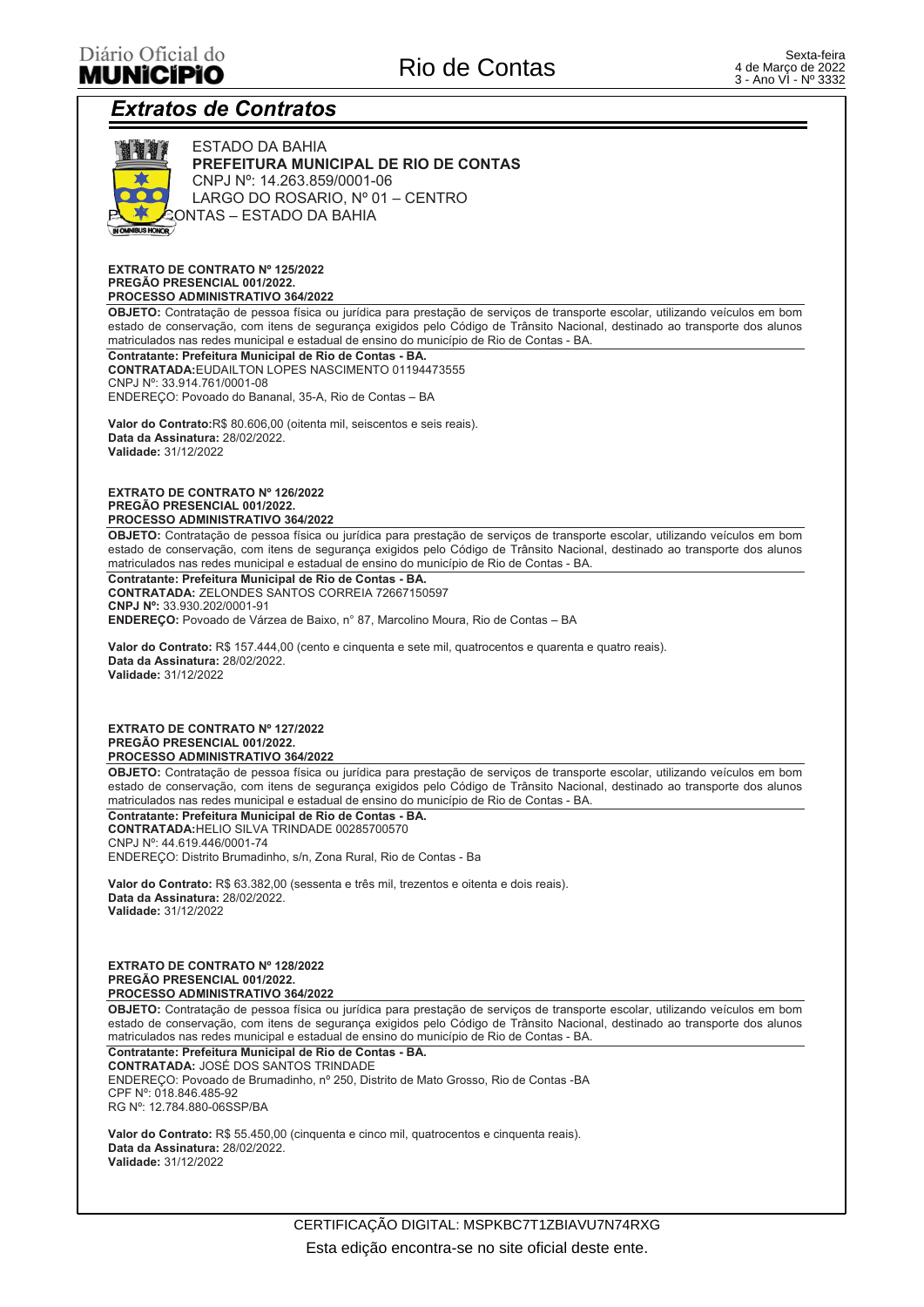### **ESTADO DA BAHIA** PREFEITURA MUNICIPAL DE RIO DE CONTAS CNPJ Nº: 14.263.859/0001-06 LARGO DO ROSARIO, Nº 01 - CENTRO CONTAS – ESTADO DA BAHIA US HONOR EXTRATO DE CONTRATO Nº 129/2022 PREGÃO PRESENCIAL 001/2022. PROCESSO ADMINISTRATIVO 364/2022 OBJETO: Contratação de pessoa física ou jurídica para prestação de serviços de transporte escolar, utilizando veículos em bom estado de conservação, com itens de segurança exigidos pelo Código de Trânsito Nacional, destinado ao transporte dos alunos matriculados nas redes municipal e estadual de ensino do município de Rio de Contas - BA. Contratante: Prefeitura Municipal de Rio de Contas - BA. **CONTRATADA: JOSÉ DOS SANTOS ENDERECO:** Povoado da Barra, nº 60, Rio de Contas - BA CPF Nº: 726.627.005-72 RG Nº: 07.433.176-02 SSP/BA Valor do Contrato: R\$ 33.998,00 (trinta e três mil, novecentos e noventa e oito reais). Data da Assinatura: 28/02/2022. Validade: 31/12/2022 EXTRATO DE CONTRATO Nº 130/2022 PREGÃO PRESENCIAL 001/2022. PROCESSO ADMINISTRATIVO 364/2022 OBJETO: Contratação de pessoa física ou jurídica para prestação de serviços de transporte escolar, utilizando veículos em bom estado de conservação, com itens de segurança exigidos pelo Código de Trânsito Nacional, destinado ao transporte dos alunos matriculados nas redes municipal e estadual de ensino do município de Rio de Contas - BA Contratante: Prefeitura Municipal de Rio de Contas - BA. **CONTRATADA: BERNARDO ALVES SILVA NETO** ENDEREÇO: Rua Bahia, nº 98 A, Centro, Arapiranga, Rio de Contas - BA CPF Nº: 049.802.225-01 RG Nº: 15.765.326-90 SSP/BA Valor do Contrato: R\$ 58.900,00 (cinquenta e oito mil, novecentos reais). Data da Assinatura: 28/02/2022. Validade: 31/12/2022 **FXTRATO DE CONTRATO Nº 131/2022** PREGÃO PRESENCIAL 001/2022. PROCESSO ADMINISTRATIVO 364/2022 OBJETO: Contratação de pessoa física ou jurídica para prestação de serviços de transporte escolar, utilizando veículos em bom estado de conservação, com itens de segurança exigidos pelo Código de Trânsito Nacional, destinado ao transporte dos alunos matriculados nas redes municipal e estadual de ensino do município de Rio de Contas - BA. Contratante: Prefeitura Municipal de Rio de Contas - BA. **CONTRATADA: WILDES CALDAS SILVA 88173178534** CNPJ Nº: 34.047.511/0001-80 ENDEREÇO: Rua do Campo, s/nº, Distrito de Arapiranga, Rio de Contas - BA Valor do Contrato: R\$ 51.780,00 (cinquenta e um mil, setecentos e oitenta reais). Data da Assinatura: 28/02/2022. Validade: 31/12/2022 EXTRATO DE CONTRATO Nº 132/2022 PREGÃO PRESENCIAL 001/2022. PROCESSO ADMINISTRATIVO 364/2022 OBJETO: Contratação de pessoa física ou jurídica para prestação de serviços de transporte escolar, utilizando veículos em bom estado de conservação, com itens de segurança exigidos pelo Código de Trânsito Nacional, destinado ao transporte dos alunos matriculados nas redes municipal e estadual de ensino do município de Rio de Contas - BA Contratante: Prefeitura Municipal de Rio de Contas - BA. **CONTRATADA: VIVALDO PEREIRA DA SILVA** ENDEREÇO: Rua Santo Antônio, nº 02, Povoado de Umbuzeiro dos Santos, Rio de Contas - BA CPF Nº 082 237 908-23 RG Nº: 12.720.038-09 SSP/BA Valor do Contrato: R\$ 62.610.00 (sessenta e dois mil. seiscentos e dez reais). Data da Assinatura: 28/02/2022 Validade: 31/12/2022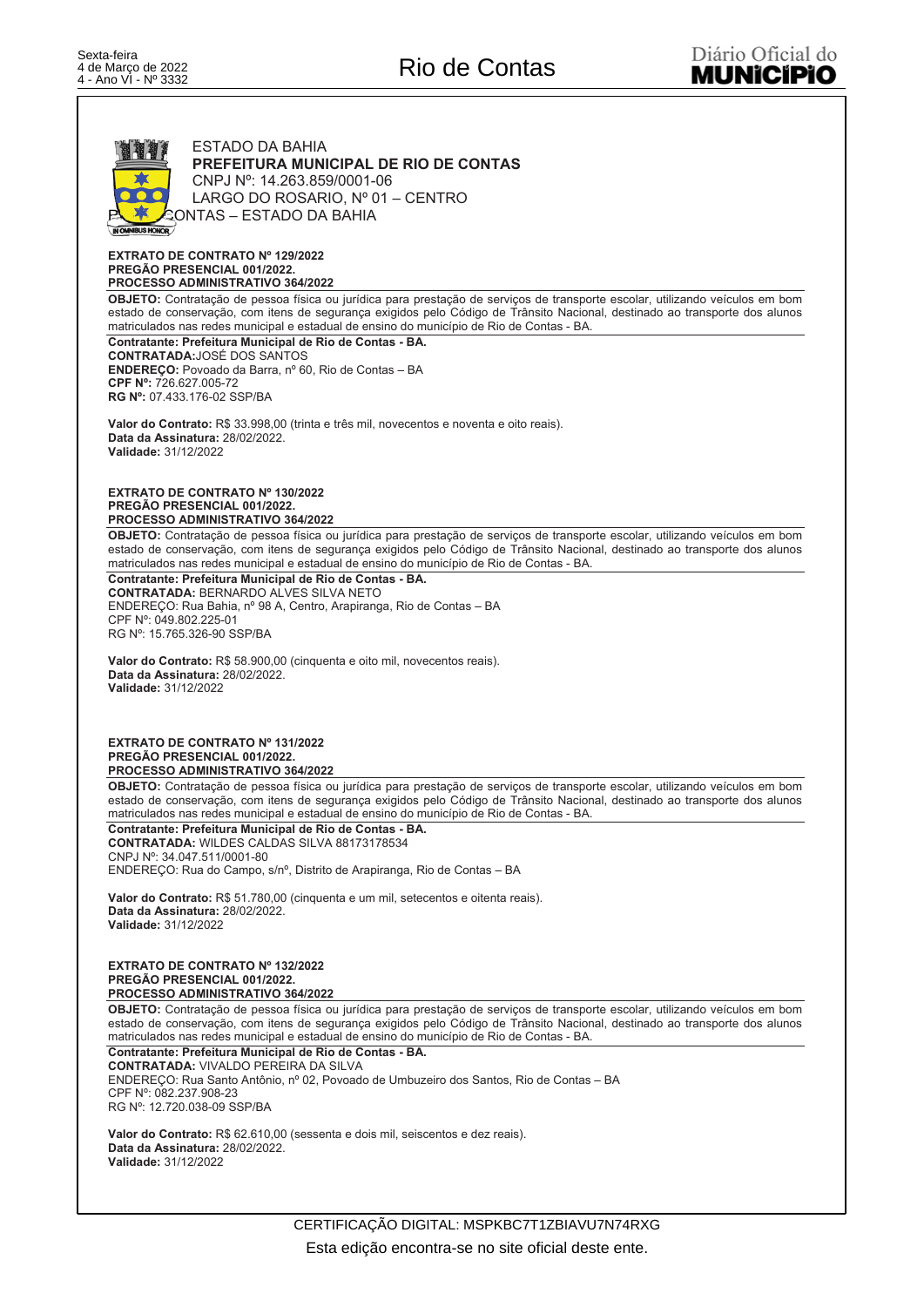

#### **EXTRATO DE CONTRATO Nº 133/2022** PREGÃO PRESENCIAL 001/2022. PROCESSO ADMINISTRATIVO 364/2022

OBJETO: Contratação de pessoa física ou jurídica para prestação de serviços de transporte escolar, utilizando veículos em bom estado de conservação, com itens de segurança exigidos pelo Código de Trânsito Nacional, destina matriculados nas redes municipal e estadual de ensino do município de Rio de Contas - BA

#### Contratante: Prefeitura Municipal de Rio de Contas - BA. **CONTRATADA:LUCIÉLIO LEITE CORDEIRO** ENDEREÇO: Povoado de Umbuzeiro dos Santos nº 35, Rio de Contas - BA CPF Nº: 273.128.598-28 RG Nº:nº16.800.047-43 SSP/BA CEP: 46.170-000

Valor do Contrato:R\$ 62.610,00 (sessenta e dois mil, seiscentos e dez reais). Data da Assinatura: 28/02/2022. Validade: 31/12/2022

#### **EXTRATO DE CONTRATO Nº 134/2022** PREGÃO PRESENCIAL 001/2022. PROCESSO ADMINISTRATIVO 364/2022

OBJETO: Contratação de pessoa física ou jurídica para prestação de serviços de transporte escolar, utilizando veículos em bom estado de conservação, com itens de segurança exigidos pelo Código de Trânsito Nacional, destinado ao transporte dos alunos matriculados nas redes municipal e estadual de ensino do município de Rio de Contas - BA

Contratante: Prefeitura Municipal de Rio de Contas - BA. **CONTRATADA: ELITON MARQUES SILVA 03475941589** CNPJ Nº: 34.106.157/0001-18 ENDEREÇO: Povoado de Umbuzeiro dos Santos, nº 50- A, Rio de Contas - BA

Valor do Contrato: R\$ 42.268.00 (quarenta e dois mil. duzentos e sessenta e oito reais). Data da Assinatura: 28/02/2022. Validade: 31/12/2022

#### **EXTRATO DE CONTRATO Nº 135/2022** PREGÃO PRESENCIAL 001/2022. PROCESSO ADMINISTRATIVO 364/2022

OBJETO: Contratação de pessoa física ou jurídica para prestação de serviços de transporte escolar, utilizando veículos em bom estado de conservação, com itens de segurança exigidos pelo Código de Trânsito Nacional, destinado ao transporte dos alunos matriculados nas redes municipal e estadual de ensino do município de Rio de Contas - BA

Contratante: Prefeitura Municipal de Rio de Contas - BA. **CONTRATADA: SANTOS VIAGENS LTDA -ME** CNPJ Nº: 23.305.292/0001-76 ENDERECO: Rua Maria Idália, nº 44, Centro, Livramento de Nossa Senhora - BA

Valor do Contrato: R\$ 67.766,00 (sessenta e sete mil, setecentos e sessenta e seis reais). Data da Assinatura: 28/02/2022. Validade: 31/12/2022

#### **EXTRATO DE CONTRATO Nº 136/2022** PREGÃO PRESENCIAL 001/2022 PROCESSO ADMINISTRATIVO 364/2022

OBJETO: Contratação de pessoa física ou jurídica para prestação de serviços de transporte escolar, utilizando veículos em bom estado de conservação, com itens de segurança exigidos pelo Código de Trânsito Nacional, destinado ao transporte dos alunos matriculados nas redes municipal e estadual de ensino do município de Rio de Contas - BA

Contratante: Prefeitura Municipal de Rio de Contas - BA. CONTRATADA: CARLOS DOUGLAS SANTOS DANTAS 00363887504 CNPJ N°: 24.491.949/0001-08 ENDEREÇO: Rua Francisco Santos Moreira, nº 98, Centro, Marcolino Moura, Rio De Contas - BA

Valor do Contrato: R\$ 35.400,00 (tinta e cinco mil, quatrocentos reais). Data da Assinatura: 28/02/2022. Validade: 31/12/2022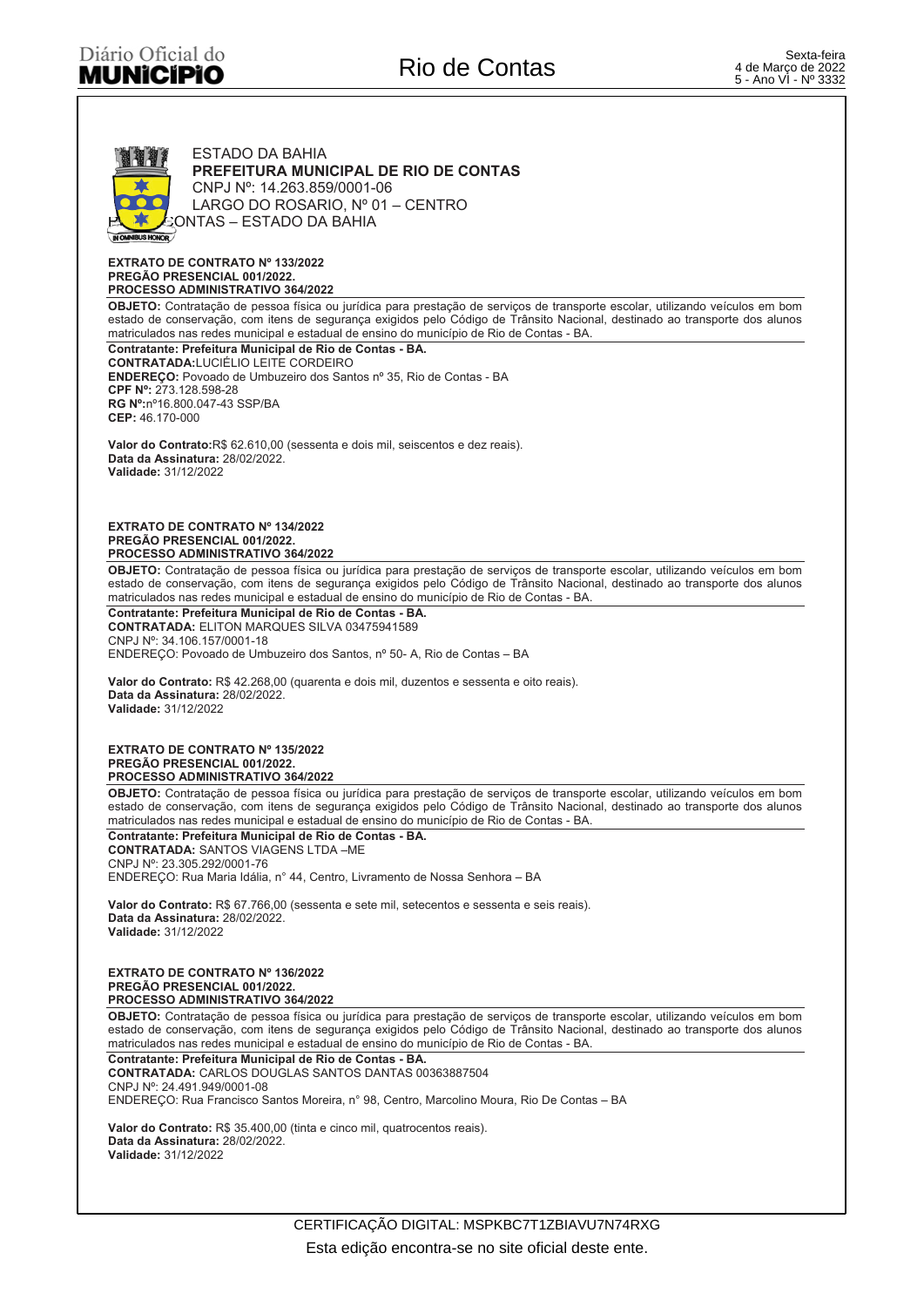

#### **EXTRATO DE CONTRATO Nº 137/2022** PREGÃO PRESENCIAL 001/2022. PROCESSO ADMINISTRATIVO 364/2022

OBJETO: Contratação de pessoa física ou jurídica para prestação de serviços de transporte escolar, utilizando veículos em bom estado de conservação, com itens de segurança exigidos pelo Código de Trânsito Nacional, destinado ao transporte dos alunos matriculados nas redes municipal e estadual de ensino do município de Rio de Contas - BA.

Contratante: Prefeitura Municipal de Rio de Contas - BA. **CONTRATADA: RENATO BACELAR SANTOS** ENDEREÇO: Povoado de Várzea de Cima, Rio de Contas - BA CPF Nº: 017.864.885-07 RG Nº: 11.378.031-18 SSP/BA

Valor do Contrato: R\$ 34,998,00 (trinta e quatro mil, novecentos e noventa e oito reais). Data da Assinatura: 28/02/2022. Validade: 31/12/2022

EXTRATO DE CONTRATO Nº 138/2022 PREGÃO PRESENCIAL 001/2022. PROCESSO ADMINISTRATIVO 364/2022

OBJETO: Contratação de pessoa física ou jurídica para prestação de serviços de transporte escolar, utilizando veículos em bom estado de conservação, com itens de segurança exigidos pelo Código de Trânsito Nacional, destinado ao transporte dos alunos matriculados nas redes municipal e estadual de ensino do município de Rio de Contas - BA

Contratante: Prefeitura Municipal de Rio de Contas - BA. **CONTRATADA: IRLONDES SANTOS CORREIA** ENDEREÇO: Povoado de Várzea de Baixo, nº 50, Distrito de Marcolino Moura, Rio de Contas - BA CPF Nº: 001.775.095-46 RG Nº: 09.635.608-16 SSP/BA

Valor do Contrato: R\$ 34.998,00 (trinta e quatro mil, novecentos e noventa e oito reais). Data da Assinatura: 28/02/2022. Validade: 31/12/2022

**EXTRATO DE CONTRATO Nº 139/2022** PREGÃO PRESENCIAL 001/2022. PROCESSO ADMINISTRATIVO 364/2022

OBJETO: Contratação de pessoa física ou jurídica para prestação de serviços de transporte escolar, utilizando veículos em bom estado de conservação, com itens de segurança exigidos pelo Código de Trânsito Nacional, destinado ao transporte dos alunos matriculados nas redes municipal e estadual de ensino do município de Rio de Contas - BA.

Contratante: Prefeitura Municipal de Rio de Contas - BA. **CONTRATADA: JOAQUIM SANTOS FILHO 06416872811** CNPJ Nº 34.117.350/0001-54 ENDERECO: Várzea de Cima, nº 106 A, Marcolino Moura Rio De Contas - BA

Valor do Contrato: R\$ 86.828,00 (oitenta e seis mil, oitocentos e vinte e oito reais). Data da Assinatura: 28/02/2022 Validade: 31/12/2022

#### **EXTRATO DE CONTRATO Nº 140/2022** PREGÃO PRESENCIAL 001/2022. PROCESSO ADMINISTRATIVO 364/2022

OBJETO: Contratação de pessoa física ou jurídica para prestação de serviços de transporte escolar, utilizando veículos em bom estado de conservação, com itens de segurança exigidos pelo Código de Trânsito Nacional, destinado ao transporte dos alunos matriculados nas redes municipal e estadual de ensino do município de Rio de Contas - BA

Contratante: Prefeitura Municipal de Rio de Contas - BA. **CONTRATADA: VALDIVINO RODRIGUES DAMAS 87875489172** CNPJ Nº: 24.390.086/0001-74 ENDEREÇO: Rua Zeferino Farias, s/n, Distrito de Marcolino Moura - Rio de Contas - BA

Valor do Contrato: R\$ 68.578.00 (sessenta e oito mil. quinhentos e setenta e oito reais). Data da Assinatura: 28/02/2022 Validade: 31/12/2022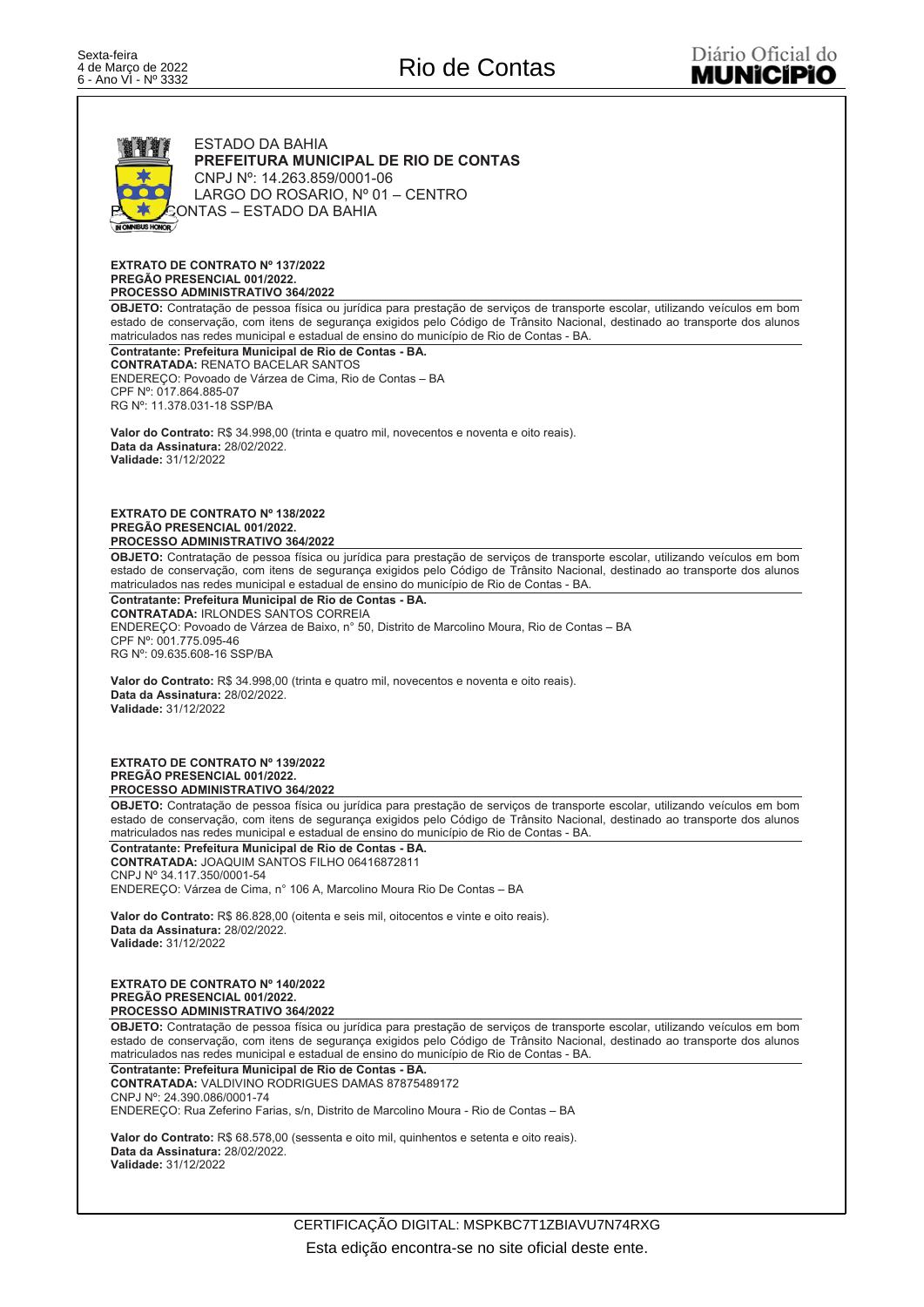

**EXTRATO DE CONTRATO Nº 141/2022** PREGÃO PRESENCIAL 001/2022. PROCESSO ADMINISTRATIVO 364/2022

OBJETO: Contratação de pessoa física ou jurídica para prestação de serviços de transporte escolar, utilizando veículos em bom estado de conservação, com itens de segurança exigidos pelo Código de Trânsito Nacional, destinado ao transporte dos alunos matriculados nas redes municipal e estadual de ensino do município de Rio de Contas - BA

Contratante: Prefeitura Municipal de Rio de Contas - BA. **CONTRATADA: GILMAR ALVES DE AZEVEDO** ENDERECO: Povoado de Várzea de Cima, 927 - Rio de Contas - BA RG Nº 07.297.845-76 SSP/BA CPF Nº 201.553.778-33

Valor do Contrato: R\$ 34.998,00 (trinta e quatro mil, novecentos e noventa e oito reais). Data da Assinatura: 28/02/2022. Validade: 31/12/2022

#### **EXTRATO DE CONTRATO Nº 142/2022** PREGÃO PRESENCIAL 001/2022. PROCESSO ADMINISTRATIVO 364/2022

OBJETO: Contratação de pessoa física ou jurídica para prestação de serviços de transporte escolar, utilizando veículos em bom estado de conservação, com itens de segurança exigidos pelo Código de Trânsito Nacional, destinado ao transporte dos alunos matriculados nas redes municipal e estadual de ensino do município de Rio de Contas - BA.

Contratante: Prefeitura Municipal de Rio de Contas - BA. CONTRATADA: GEORGE AZEVEDO AGUIAR 07120906577 CNPJ Nº: 34.135.454/0001-91 ENDEREÇO: Rua João Moreira, nº 2036, Distrito de Marcolino Moura - Rio de Contas - BA

Valor do Contrato: R\$ 43.132,00 (quarenta e três mil, cento e trinta e dois reais). Data da Assinatura: 28/02/2022. Validade: 31/12/2022

EXTRATO DE CONTRATO Nº 143/2022 PREGÃO PRESENCIAL 001/2022. PROCESSO ADMINISTRATIVO 364/2022

OBJETO: Contratação de pessoa física ou jurídica para prestação de serviços de transporte escolar, utilizando veículos em bom estado de conservação, com itens de segurança exigidos pelo Código de Trânsito Nacional, destinado ao transporte dos alunos matriculados nas redes municipal e estadual de ensino do município de Rio de Contas - BA.

Contratante: Prefeitura Municipal de Rio de Contas - BA CONTRATADA: BRUNO JOSÉ OLAMPIO CHAVES 04954942594 CNPJ Nº: 33.921.507/0001-37 ENDEREÇO: Povoado de Cafundó de Cima, 113 B, Rio de Contas - BA

Valor do Contrato:R\$ 58.636,00 (cinquenta e oito mil, seiscentos e trinta e seis reais). Data da Assinatura: 28/02/2022. Validade: 31/12/2022

#### **EXTRATO DE CONTRATO Nº 144/2022** PREGÃO PRESENCIAL 001/2022 PROCESSO ADMINISTRATIVO 364/2022

OBJETO: Contratação de pessoa física ou jurídica para prestação de serviços de transporte escolar, utilizando veículos em bom estado de conservação, com itens de segurança exigidos pelo Código de Trânsito Nacional, destina matriculados nas redes municipal e estadual de ensino do município de Rio de Contas - BA

Contratante: Prefeitura Municipal de Rio de Contas - BA. CONTRATADA: RAMON CASTRO MOREIRA 03962550518 CNPJ Nº: 33.914.696/0001-10 ENDEREÇO: Povoado de Cafundó de Cima, Rio de Contas - BA

Valor do Contrato:R\$ 70.380,00 (setenta mil, trezentos e oitenta reais). Data da Assinatura: 28/02/2022 Validade: 31/12/2022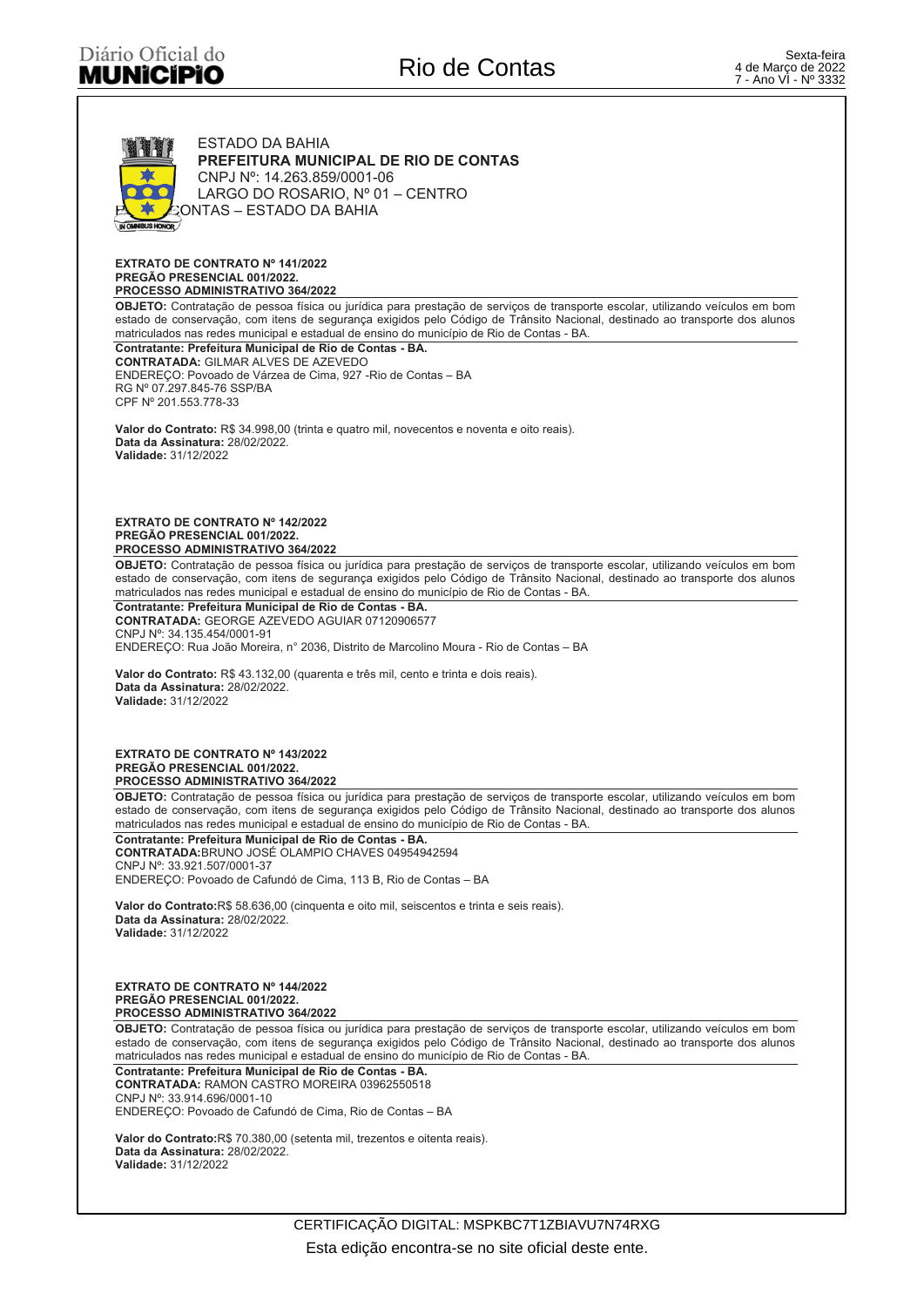

**EXTRATO DE CONTRATO Nº 145/2022** PREGÃO PRESENCIAL 001/2022. PROCESSO ADMINISTRATIVO 364/2022

OBJETO: Contratação de pessoa física ou jurídica para prestação de serviços de transporte escolar, utilizando veículos em bom estado de conservação, com itens de segurança exigidos pelo Código de Trânsito Nacional, destinado ao transporte dos alunos matriculados nas redes municipal e estadual de ensino do município de Rio de Contas - BA.

Contratante: Prefeitura Municipal de Rio de Contas - BA. **CONTRATADA: GIOVANE DIAS 33843911878** CNPJ Nº: 33.914.684/0001-96

ENDEREÇO: Povoado de Remanso, Várzea do Fogo, Lagoa Grande, nº 85, Rio de Contas - BA

Valor do Contrato: R\$ 95.926,00 (noventa e cinco mil, novecentos e vinte e seis reais). Data da Assinatura: 28/02/2022. Validade: 31/12/2022

#### **EXTRATO DE CONTRATO Nº 146/2022** PREGÃO PRESENCIAL 001/2022. PROCESSO ADMINISTRATIVO 364/2022

OBJETO: Contratação de pessoa física ou jurídica para prestação de serviços de transporte escolar, utilizando veículos em bom estado de conservação, com itens de segurança exigidos pelo Código de Trânsito Nacional, destinado ao transporte dos alunos matriculados nas redes municipal e estadual de ensino do município de Rio de Contas - BA

Contratante: Prefeitura Municipal de Rio de Contas - BA. CONTRATADA: ADAILTON SILVA ARAUJO 94701911534 CNP.J Nº: 40 773 604/0001-95 ENDEREÇO: Fazenda Remanso, nº 2879, Rio de Contas - BA

Valor do Contrato: R\$ 96.080,00 (noventa e seis mil, oitenta reais). Data da Assinatura: 28/02/2022. Validade: 31/12/2022

EXTRATO DE CONTRATO Nº 147/2022 PREGÃO PRESENCIAL 001/2022. PROCESSO ADMINISTRATIVO 364/2022

OBJETO: Contratação de pessoa física ou jurídica para prestação de serviços de transporte escolar, utilizando veículos em bom estado de conservação, com itens de segurança exigidos pelo Código de Trânsito Nacional, destinado ao transporte dos alunos matriculados nas redes municipal e estadual de ensino do município de Rio de Contas - BA.

Contratante: Prefeitura Municipal de Rio de Contas - BA. CONTRATADA: EDMUNDO LOPES MARINHO 02513474511 CNPJ Nº: 33.914.635/0001-53 ENDEREÇO: Povoado de Remanso, Várzea do Fogo, Lagoa das Baraúnas, Nº 683, Rio de Contas - BA

Valor do Contrato: R\$ 34.000,00 (trinta e quatro mil reais). Data da Assinatura: 28/02/2022 Validade: 31/12/2022

#### **EXTRATO DE CONTRATO Nº 148/2022** PREGÃO PRESENCIAL 001/2022. PROCESSO ADMINISTRATIVO 364/2022

OBJETO: Contratação de pessoa física ou jurídica para prestação de serviços de transporte escolar, utilizando veículos em bom estado de conservação, com itens de segurança exigidos pelo Código de Trânsito Nacional, destinado ao transporte dos alunos matriculados nas redes municipal e estadual de ensino do município de Rio de Contas - BA.

Contratante: Prefeitura Municipal de Rio de Contas - BA. **CONTRATADA: FLAVIO NOVAIS EDUARDO 05451438536** CNPJ Nº: 33.914.633/0001-64 ENDEREÇO: Povoado de Remanso - Várzea do Fogo, Lagoa Das Baraúnas Nº 435, Rio de Contas - BA

Valor do Contrato: R\$ 76.694.00 (setenta e seis mil. seiscentos e noventa e quatro reais). Data da Assinatura: 28/02/2022 Validade: 31/12/2022